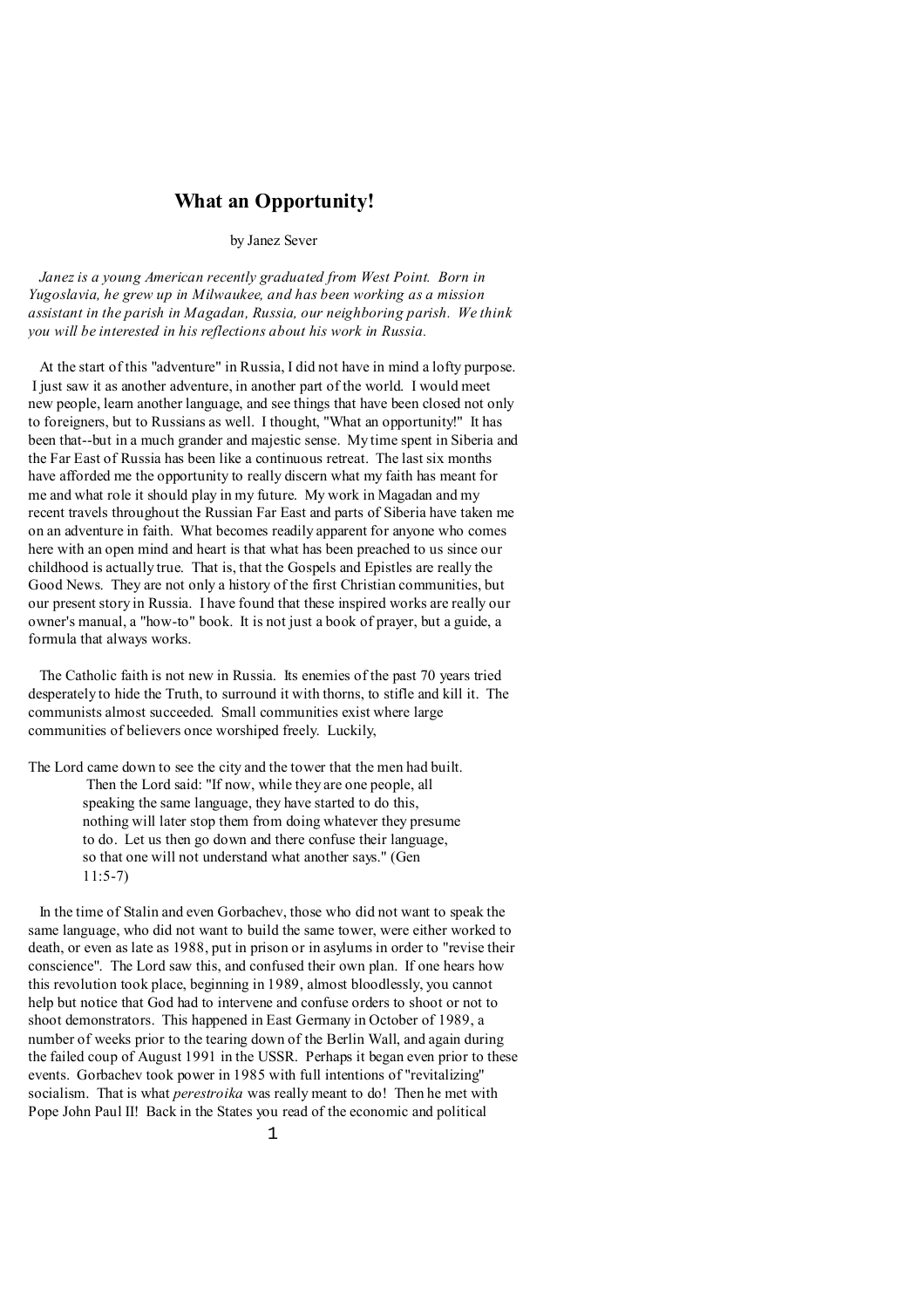confusion left in communism's wake. But I really want to tell about my own experiences of the small Catholic community in Siberia and the Far East.

#### MAGADAN

 The city of Magadan is one of Stalin's "children". It was established in 1939 as an administrative and supply base for the Gulag. Magadan began as a sterile city, one of solid concrete. Seeds that fell on this territory died. Until recently, no church of any sort existed here. Presently in this city of 150,000, there is a small Orthodox church, and a Seventh-Day Adventist church under construction. Other religious communities, including the Catholics, are confined to rented quarters or apartments.

 "What comparison shall we use for the reign of God? What image will help to present it? It is like a mustard seed which, when planted in the soil, is the smallest of all the earth's seeds, yet once it is sown,..." (Mark 4:30-32).

 In Magadan there is no one single predominant group of people who have held on to their religious beliefs, such as a Polish, or German, or Ukrainian group. People came to live, or die, in Magadan as prisoners or in search of higher wages and other benefits. The system that promised those benefits no longer exists. Many people are either stuck where they are, or are moving back to the motherland. With no former religious tradition as a community, how does one begin? Father Austin Mohrbacher, the first Catholic missionary priest to begin work in the Far East, began with two suitcases and the support of 5 or 6 people interested in the Catholic faith. There were only one or two known baptized Catholics at the time. He simply began to preach to those who cared to listen.

"A people living in darkness has seen a great light. On those who inhabit a land overshadowed by death light has arisen." (Matt:4,16)

 God sent Father Austin the people he needed to begin work. People in no way connected to any sort of church in the past gathered at Father Austin's side. In the course of nearly two years, the Catholic Church of the Nativity of Christ has had many people come and investigate. Presently, about 125 are part of our community. Some 50-70 faithfully attend Sunday Mass. Our community is one of neophytes. Their level of knowledge is that of our young children in the States.

### CHILDREN

 I firmly believe that Russia's children will be Russia's way out of this religious, economic, and political calamity. It will take at least a full generation to bring normality back to life here. I have found the pattern that the children are actually leading their parents into faith! Generally, people not previously baptized, and over the age of 30, have a very hard time coming to faith in God. The system of values that they were taught, and had lived under all their lives, has been internalized. The Soviet educational system was very effective in the formation of sterile and revolutionary socialists. If they weren't successful at producing socialists, then they indeed succeeded in making robots. Many an atheist is struggling to shake this unbelief from his soul.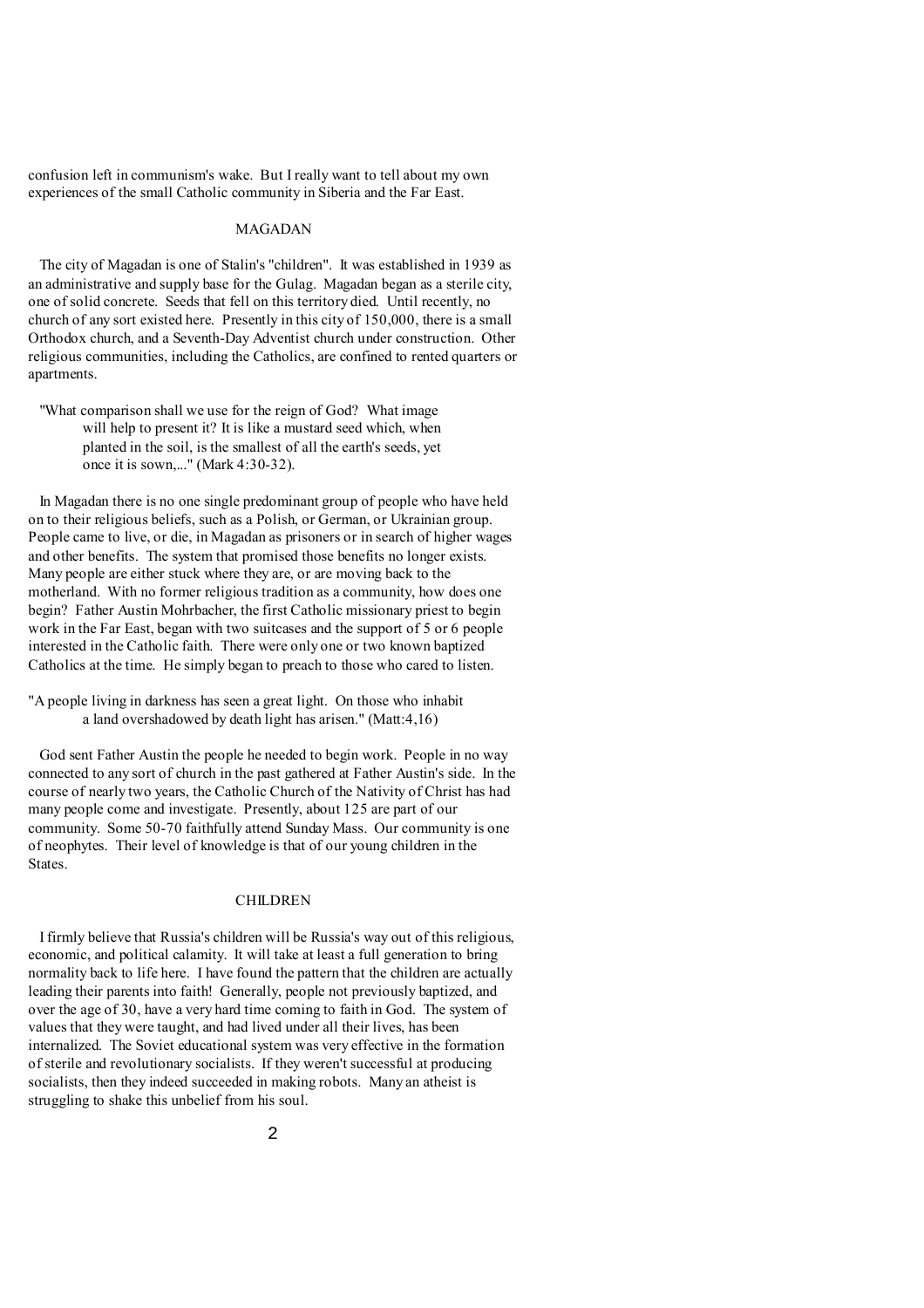Children are leading this awakening, as in the case of Kirril, a 9 year old boy. His first contact with our church was a little over a year and a half ago. His school teacher, Irina, one of our parishioners, had a project for her students: to help her distribute humanitarian aid from the church. He was one of many who agreed to help on one of his days off. Then he came to Mass one time and really admired how beautifully the choir sang. He came several more times to listen to the choir. His interest began to grow in the church and not just in its choir. He liked the Mass as a whole and wanted to learn more. He started coming to our little Sunday school and asked questions. My fellow missionary, Teresa Chen, saw his interest and took him under her wing. She prepared him for the Sacrament of Baptism and became his godmother. Kirril got the consent of his mother readily, but his father held out to the beginning of the Mass.

 Kirril came to Mass every Sunday. Not long, and his mother came, just to watch. It took about a year, but she became the second in the family to be baptized. Her second son Igor, 16, is now also studying to get ready for Baptism. Perhaps it will not be long before the father comes in and sees the light! It is definitely all backwards, but

"I assure you, unless you change and become like little children, you will not enter the kingdom of God." (Mt 18:3)

 Another boy, Albert, 12, has his mother wake him up on Sunday mornings before father gets up so that he can go to Mass. He is also the leader in that family. I asked him if this is something he really believed in or was it something he just enjoyed. He stated, "I know that this is my path!" The children in Russia are making some very adult decisions. After talking to several other priests in our diocese, I am told that this is common here. Christ had a good reason for saying.

"Let the children come to me and do not hinder them." (Mark 10:14)

#### THE WORLD'S LARGEST DIOCESE

 With the little experience that I had from my time in Magadan, I had the urge to see more of Russia, and not just Russia, but Catholic Russia, and to see how everyone else was "doing it", how everyone else was building the Church. Recently I was afforded the opportunity to see our sister mission in Vladivostok, a new parish in Khabarovsk, our diocesan center in Novosibirsk, and a few small Russian-German Catholic communities in the Altai province and the city of Omsk. Although I traveled through 5 time zones, I had still not reached the other end of our vast diocese. Bishop Joseph Werth, S.J. is the Apostolic Administrator of this diocese that covers over 5 million square miles, the entire Asiatic portion of Russia. He, along with several other priests, were called early in their lives to begin to study for the priesthood under the harshest of conditions. Often only the parents knew that they had left home in order to study for the priesthood in Lithuania or Latvia. Others, such as their brothers, sisters, and neighbors thought of them as prodigal sons, gone off to squander their share of their fathers' inheritance. Perhaps it is because of this trust in God's will that they are now called to shepherd the world's largest diocese.

## VLADIVOSTOK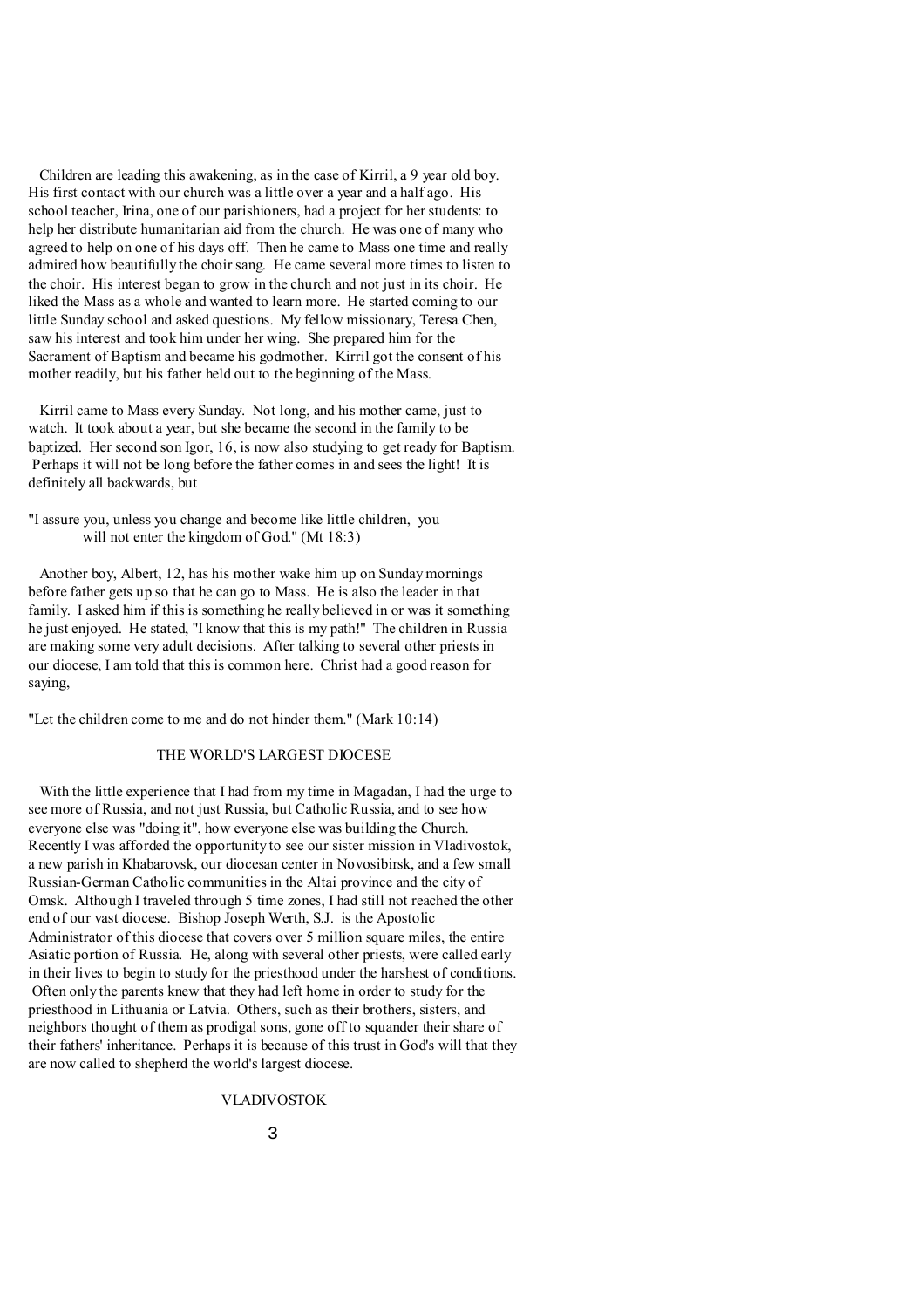As late as 1923, as many as 11,000 Catholics celebrated openly in Vladivostok. So active and vibrant were these communities in this area, that it was made its own diocese. Fathers Myron Effing and Daniel Maurer, both members of the Canons Regular of Jesus the Lord, an order dedicated to the spiritual maintenance of cathedral parishes, are working tirelessly to reawaken this spirit in Vladivostok, now a city of almost a million people. Along with shepherding five separate new parishes in and around Vladivostok, ranging in size from 13 in Khabarovsk to approximately 175 in the center of Vladivostok at the Most Holy Mother of God Catholic Church, Fathers Myron and Daniel have taken on several other gigantic tasks. At the top of their agenda is to win the bureaucratic battle for the right to re-own the cathedral church located near the center of Vladivostok. It was boarded up and taken over by the Bolsheviks after the Russian Civil War. It currently houses the region's archives. Repossession of the church will be a momentous occasion, but it will mark only the beginning of all the work that needs to be done to restore it to its proper condition. This work is being done along with broadcasting weekly on television, and translating and publishing Catholic literature into Russian.

 To accomplish all these things, one wonders how much time, talent, and money this must require. As in Magadan, the priests here are ably assisted by a very dedicated corps of Catholics, some of whom only recently considered the faith. This is the very essence of a Christian community: selfless sacrifice of oneself, and faith that God will provide the rest. With more money, this evangelization could progress even faster. Currently, in the space of an American living room, the pastor of Vladivostok runs his parish office, celebrates daily Mass, eats, and sleeps! Additional space is just too expensive. Sunday Mass is held in a rented hall. Money that is raised for the mission is going directly towards the needs of evangelization, printing, broadcasting, etc.

 One of Father Myron's most vocal petitions is for more priests and religious. He and Father Daniel have already resolved to dedicate their lives to this ministry in Russia, but there is more than enough here for countless numbers of religious, especially if the hope for a diocese in the Far East is to be realized.

### KHABAROVSK

 I was very privileged to be part of an historic and joyous occasion on the 26th of January, 1993. Seven faithful stood before each other, and before the Lord, and celebrated the resurrection of the Catholic Church of the Transfiguration of Our Lord after 70 years of trial. The Mass began with the profession of faith of two men who knew they had been baptized secretly as children, but did not know exactly when. During the course of the Mass, two others were baptized, while the rest of those gathered vowed to serve as godparents. In this manner, the members of this community were bonded together as guardians and witnesses of each other's faith. For one elderly lady, this was a moment of real joy and peace, tears filling her eyes. Her new child through baptism, a younger lady, had struggled with her decision to be baptized and now realized that it was only the beginning of new life. The Spirit of this occasion in Khabarovsk parallels the disciples' experience with Jesus in a village outside of Jerusalem following His resurrection:

By now they were near the village to which they were going, and he acted as if he were going further. But they pressed him: "Stay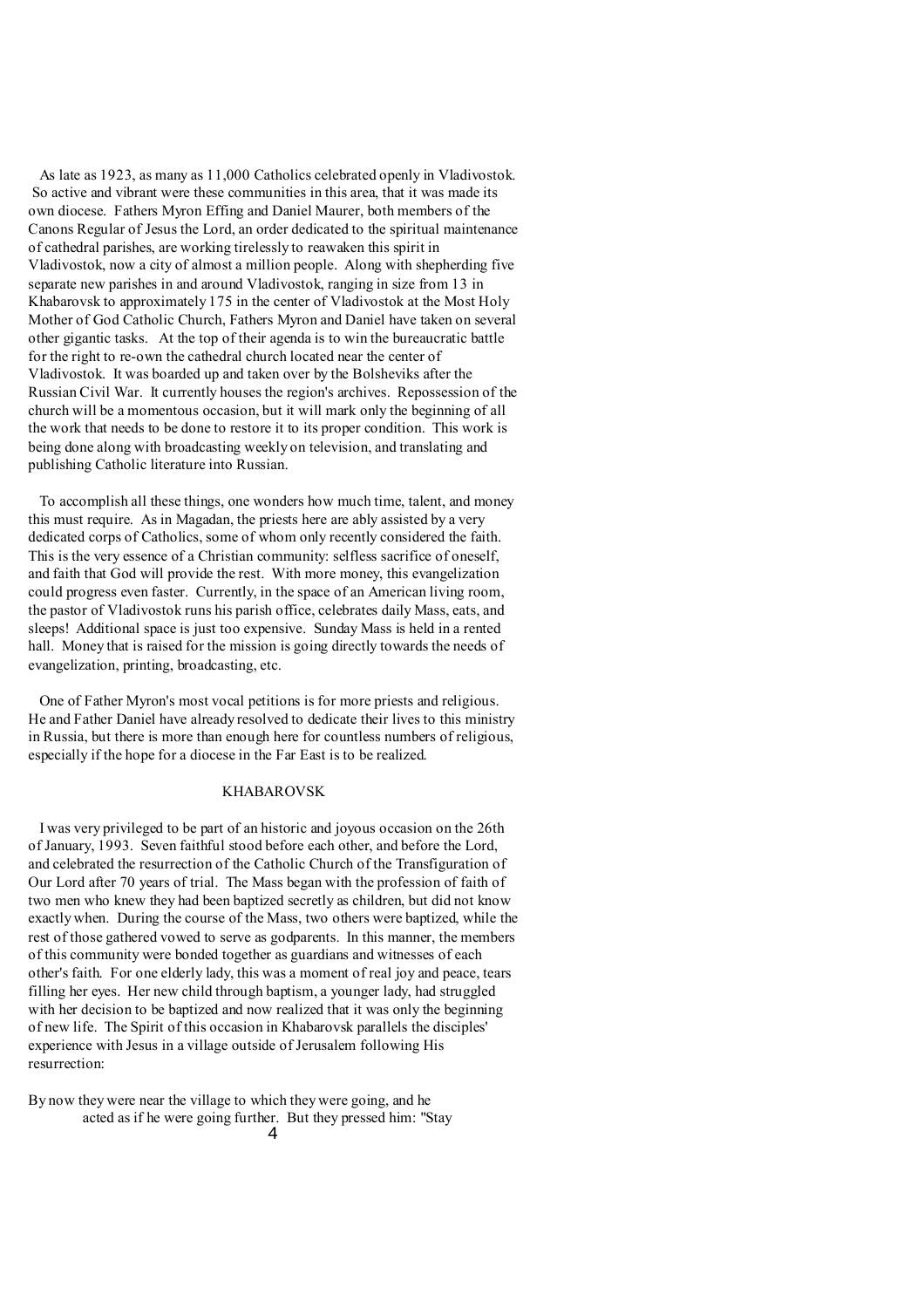with us. It is nearly evening-the day is practically over." So he went in to stay with them. When he had seated himself with them to eat, he took bread, pronounced the blessing, then broke the bread and began to distribute it to them. With that their eyes were opened and they recognized him...(Luke 24:28-31).

### OMSK, ALTAI, NOVOSIBIRSK

 In a way, Central and Western Siberia is the guardian of the Catholic faith in our diocese. The old people that I encountered in Omsk showed me for perhaps the first time in my life, what it means to really pray for an intention. There is a brigade of these famous Russian babushkas that has been praying unceasingly for the day that they would be able to have a priest worship with them, and not in jail. They prayed years of rosaries, along with other prayers they managed to remember and to write down on paper. Most people had their own prayerbook, all handwritten and well worn.

"Pray perseveringly, be attentive to prayer, and pray in a spirit of thanksgiving. Pray for us, too, that God may provide us with an opening to proclaim the mystery of Christ, for which I am a prisoner." (Col 4:2-3)

 When I visited Omsk it was with Bishop Werth. For the parish it was indeed a very special occasion. Even though it was a weekday the small church was packed with people. The people had not come just for the Mass. They prayed the rosary before Mass, the Litany of Saints and a number of other prayers afterward, and then had a few words with their shepherd. For sixteen babushkas it was a pilgrimage. They had come a day or two earlier from as far as 50-75 miles away. They spent almost all of their time in prayer. They took occasional breaks to eat and do some chores around the church. They were just happy to be together and did not at all mind that they had no place to stay except for one small room in the church.

 The majority of the Catholics in this region, in Omsk, Novosibirsk, and the Altai are of German and Polish nationalities. Most of them were deported here by Stalin from the Volga. They have held on to their traditions and beliefs and have fervently prayed for the day that the prophesies of Mary at Fatima would come true. Because there is a lot of tradition here, the situation is quite different than what I found in the Far East. The Church does not have to be built from the ground up, but it has to face different challenges. There are perhaps 200 small communities of Catholics, 10-15 people each, in this region alone. The formidable task ahead is to unite all these people and to send out more priests. Again, as in Vladivostok, the Church is back, but the work has only begun!

#### THE CONVERSION OF RUSSIA

 When people unfamiliar with the real situation in Russia talk about her conversion, they aim at some mystical goal or ideal. The conversion of Russia is an internal conversion required of each and every individual. It is not a matter of simply passing out a few thousand Bibles, building a few churches, giving a fiery speech when everyone's already fired up and then calling on the Holy Spirit to do the rest. The conversion of Russia will take many more prayers, a lot of sweat, many hours of education, bringing to Russians the truth that they have been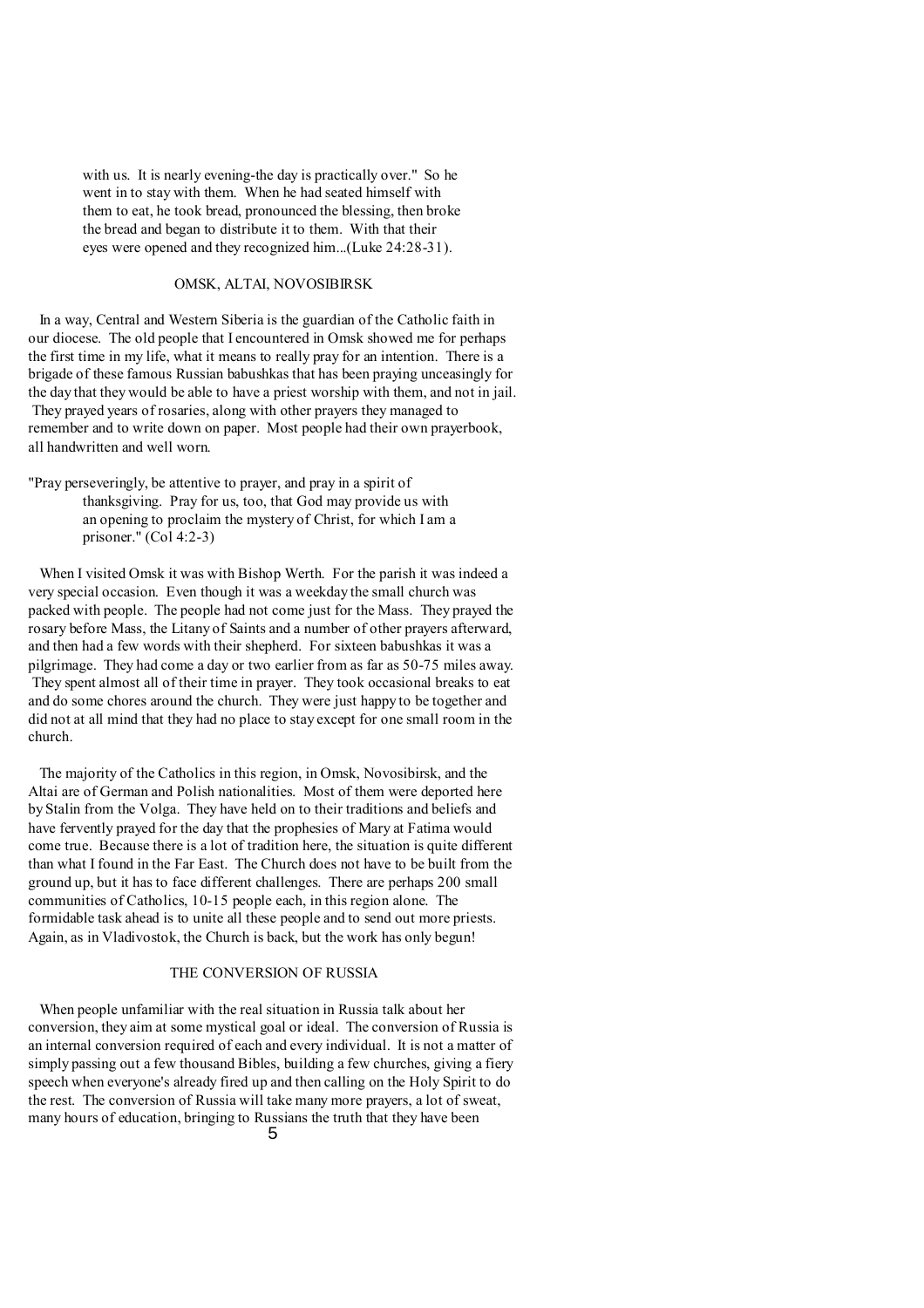deprived of for so long. It is a matter of bringing order where there is now chaos, peace where there is a great deal of confusion. Each conversion is a struggle towards understanding Christian values and how they are practically lived out. As you can see, this will take a great deal of time, money, talent, priests and other religious, and above all, grace.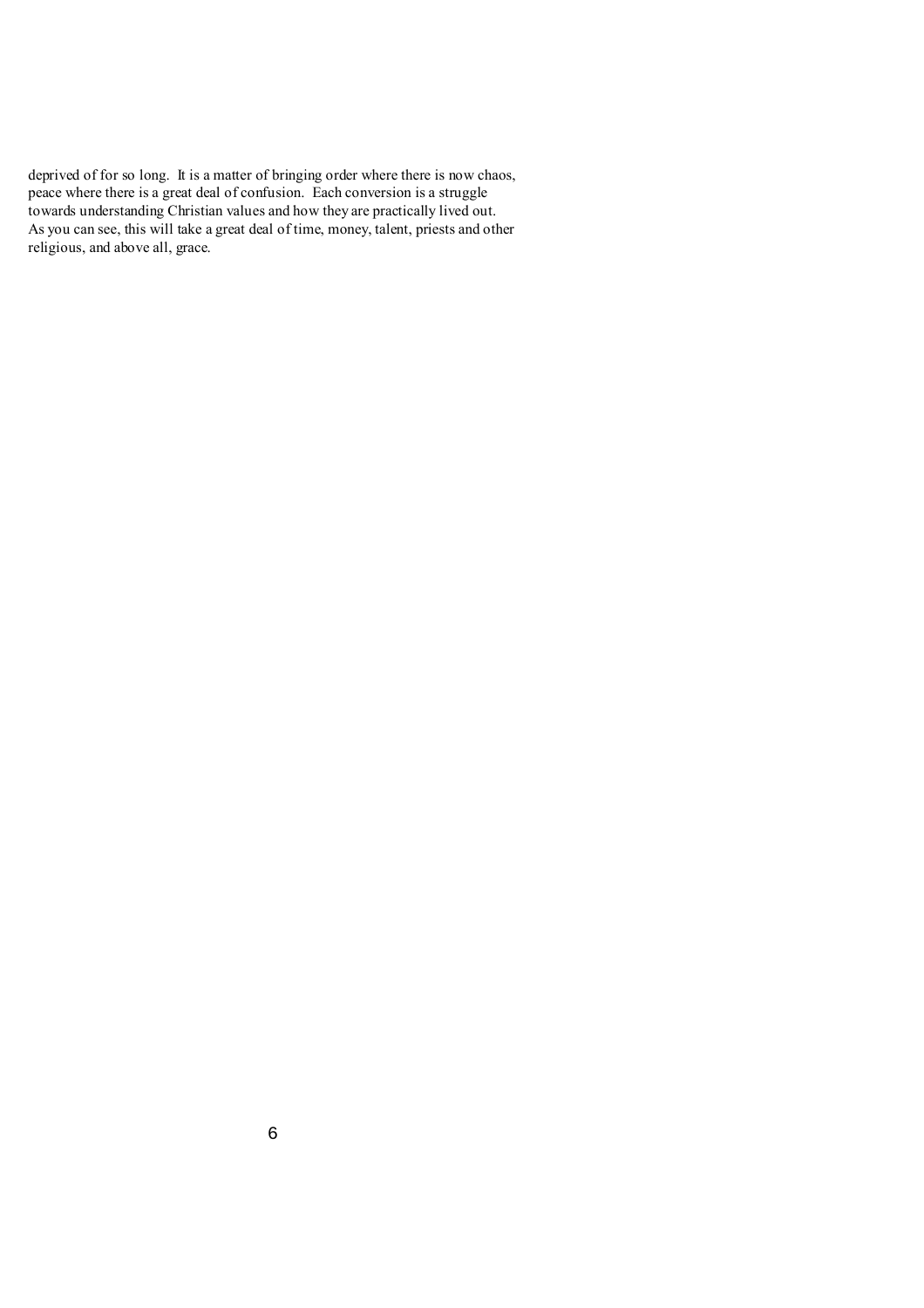Pимско-католический Приход Пресвятой Богородицы + Владивосток + Россия<br>Issue Number Six (June 1, 1993)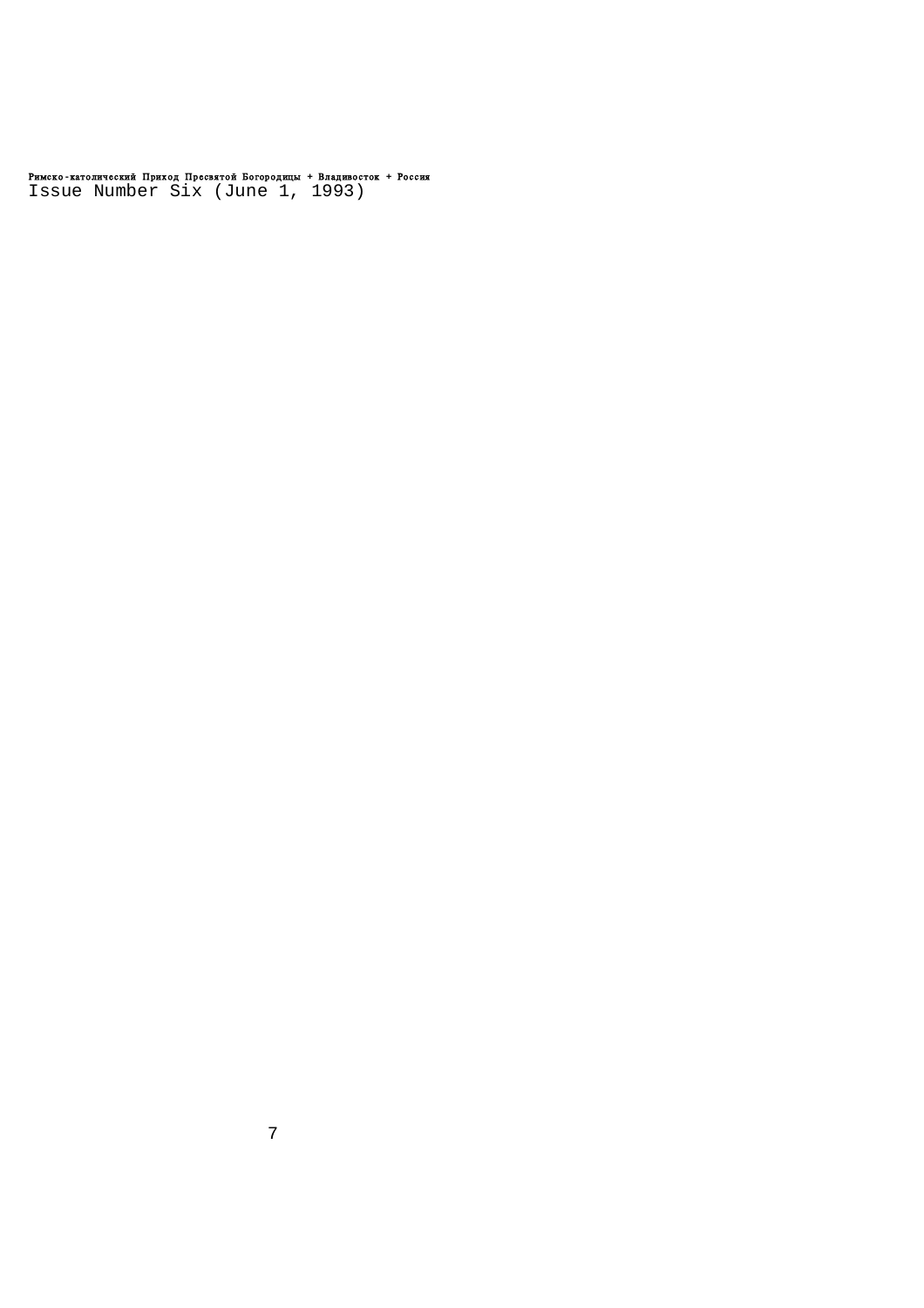## **"I was ill and you comforted me." (Matt 25:36)**

## by Fr Daniel Maurer

 One of the most rewarding tasks of parish ministry is the regular visits to our sick and shut-in parishioners and others who come to our attention. Both Father Myron and I make frequent sick callsin homes and in hospitals, often bringing with us the Blessed Sacrament.

 At first many of our people were surprised that their priests would take the time to see them outside of Church. This is explained by the fact than none of them has ever known a time of religious freedom where Catholic priests had the possibility to work openly among their people. Also, the Russian Orthodox Church, with many more members than the Catholics, and suffering under one of the worst persecutions in Christian history, did not have priests enough to say Mass and baptize their people, to say nothing of making house calls.

One of our parishioners who receives a regular visit from us is Tamara who lives next door to our former church building. She was baptized a Catholic as a child in the Ukraine but was never able to practice her faith. As an adult wife and mother she moved to the Far East with her family. Now she is widowed and her son lives hundreds of miles away. Tamara has been confined to her bed for 16 years with the progressively degenerative disease of multiple sclerosis. At this point she can only move her head, mouth and eyes. Her sister Maria takes excellent care of her. Their apartment, though sparsely furnished, is always clean and fragrant. Maria, an Orthodox, has a collection of Russian icons in the living room. In Tamara's bedroom are prominently displayed a crucifix and a picture of Mary asthe Mystical Rose, both of which she received from our Catholic parish. Our bishop paid a visit to Tamara during his first trip to Vladivostok in August. We are impressed by her gentle humor and her quiet dignity.

 Once when I was visiting Julia Adamovna, one of our elderly parishioners on an extensive stay in the neurological section of the State Hospital, all the ladies in her ward wanted to meet with me and learn more about the Christian Faith. I did not have enough time in my schedule that day, but a few dayslater I went back with Igor as translator and had a wonderful time talking about Jesus and the Church to the eighteen ladiesin Julia's ward.

 A sadder situation isthe condition of Vitaly Trofimovich. He suffers from muscular dystrophy and is confined to bed. But Vitaly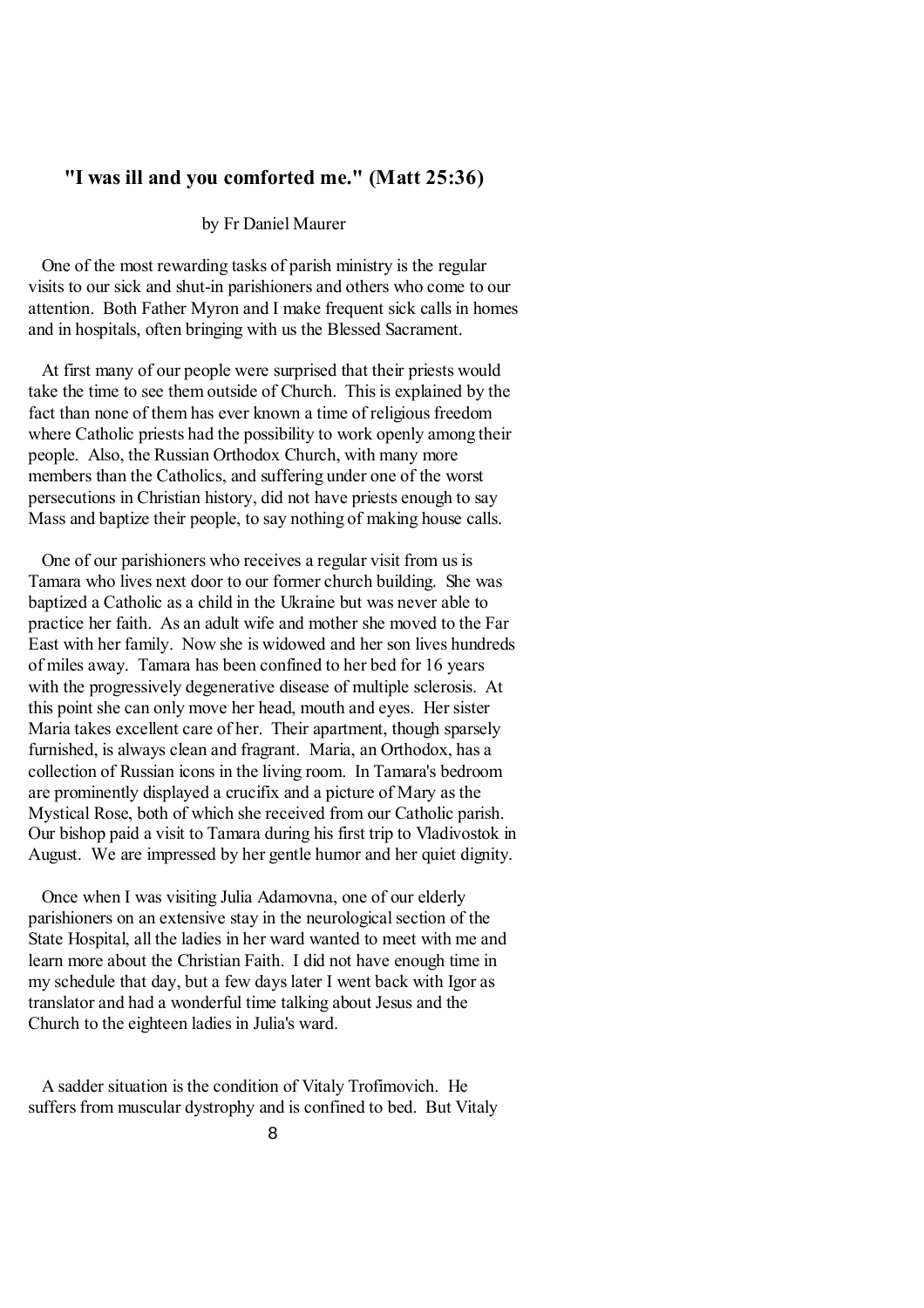(the name means lively and describes well his personality) has no family to care for him. When found by a policeman called to his building for another reason, he was living in squalor and filth, with only the occasional help of an alcoholic acquaintance squatter to cook for him. Seven months before my first visit, he had fallen and broken his hip. But his visiting doctor (socialized medicine) had failed to diagnose the break which had never healed properly. With the help of Valentina, a friend of ours who is a doctor, we got Vitaly admitted to a hospital for an operation to reset his hip. But there are limits to what we can do because the hospitals are so full and the bureaucracy so agonizingly slow. Vitaly has been there for over three months, but still no operation. On one of Valentina's visits to the hospital, she discovered that he had not eaten anything for two days.

 Please pray for all the sick and suffering members of our parish and especially all those in Russia who have no one to care for them in this time of transition from socialism to a market economy. The needs are so great. Perhaps someone reading this letter would like to be a medical missionary or donate some time giving medical or dental care to the people of Vladivostok.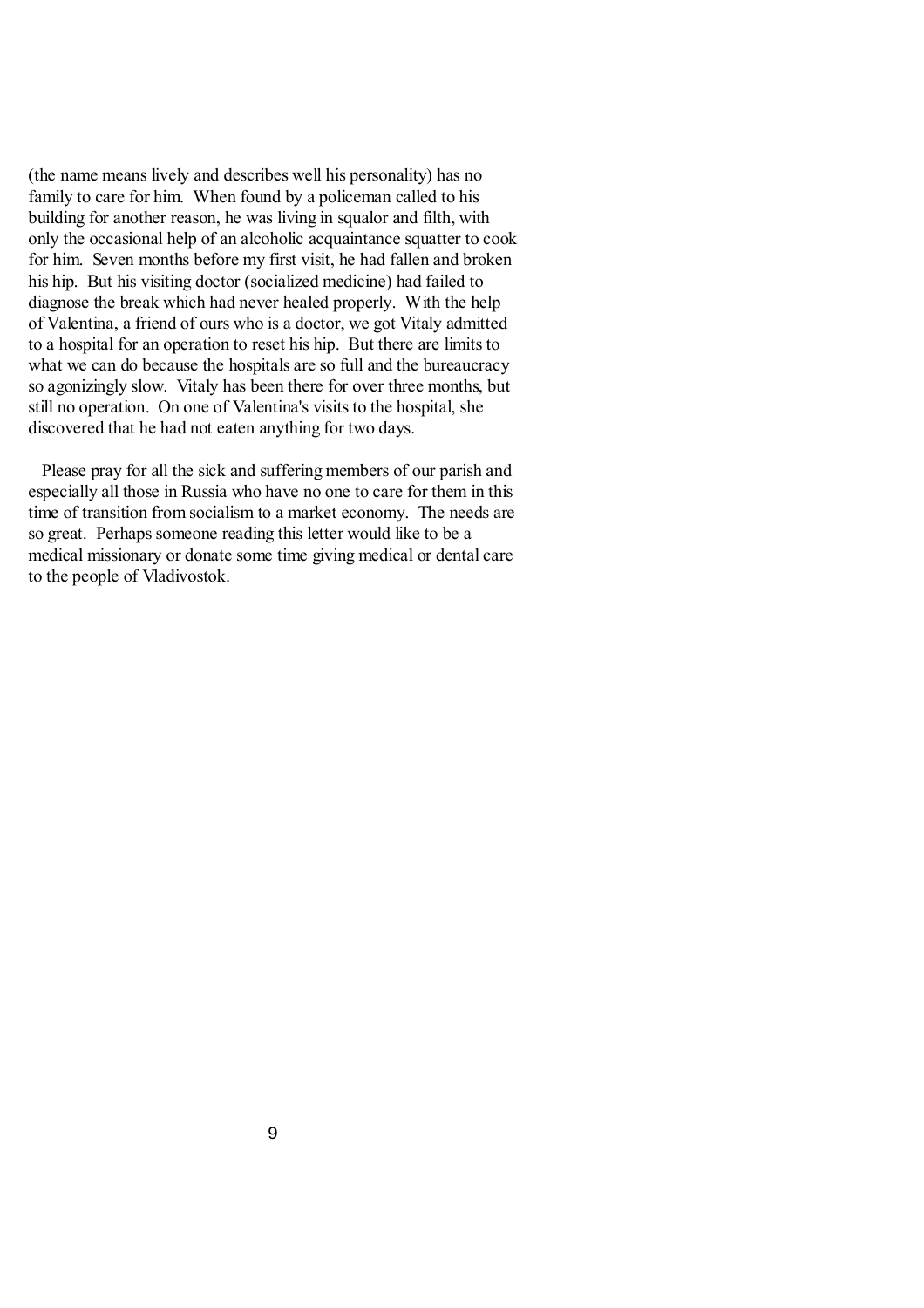## **New Mailing Address**

 For those who want to send mail to us directly to Russia (not recommended, but it may be necessary sometimes), we have a new mailing address: Most Holy Mother of God Catholic Church P.O. Box 3185

690087 Vladivostok RUSSIA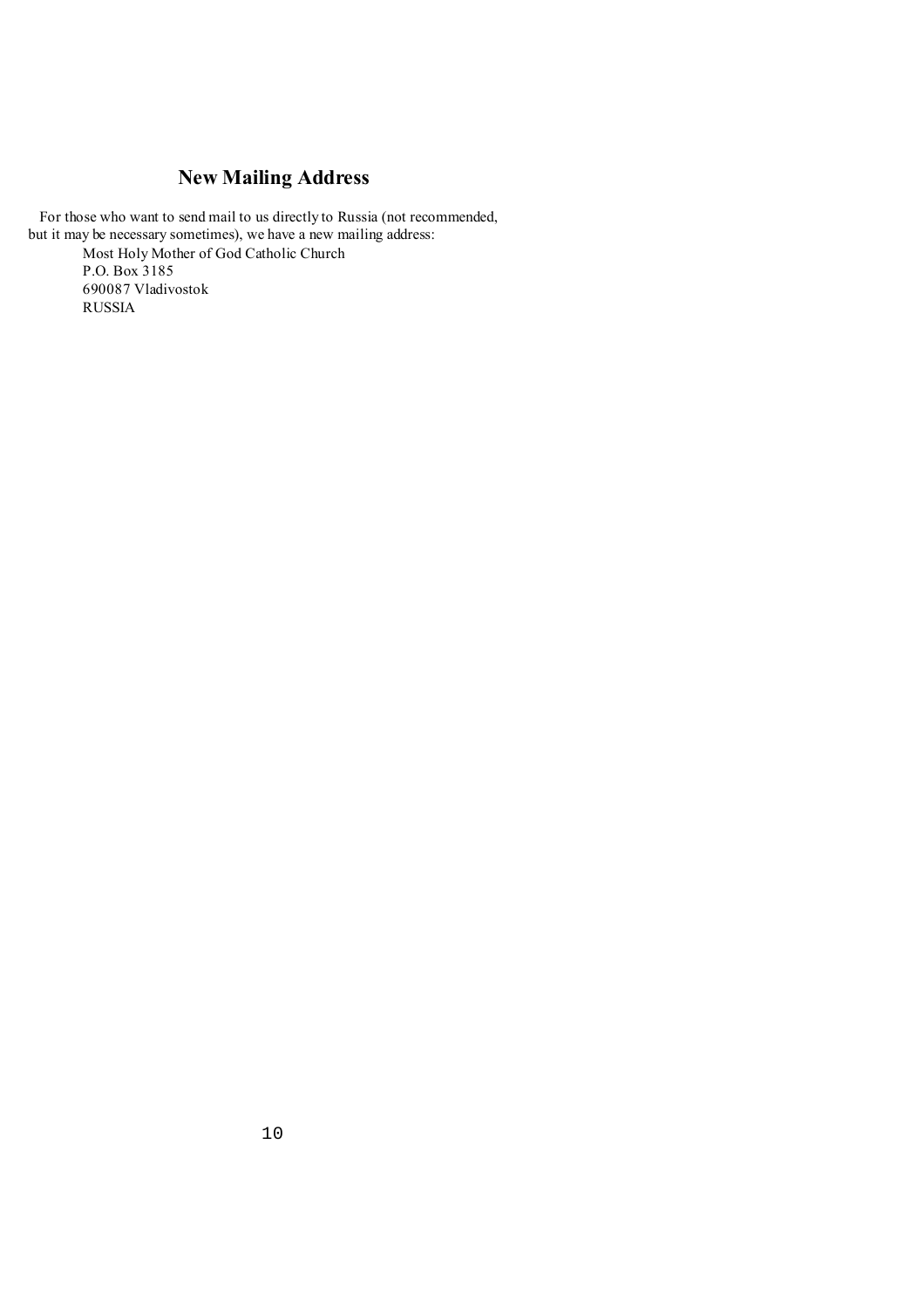# Nastya Potapenko invited to Rome

 Our parish secretary, Anastacia Potapenko, wasinvited by the international Catholic charitable organization CARITAS to attend their conference in Rome in December. It was a surprise for her, because she had never been out of Russia before. She was invited because her experience as a founding member of our parish, as a mother of two, and as parish secretary puts her in touch with the needs of people of our region. It was extraordinarily difficult for her to arrange to travel on such short notice, but she later said that it was like a miracle that everything worked out, and she found herself in Rome! The highlight of her trip was meeting Pope John Paul II personally in a private audience which was arranged for the group of seven Russians attending the meeting. After the trip Bishop Werth asked her to begin organizing CARITAS here in the Far East. The nearest branch is in Novosibirsk, which isthousands of miles away.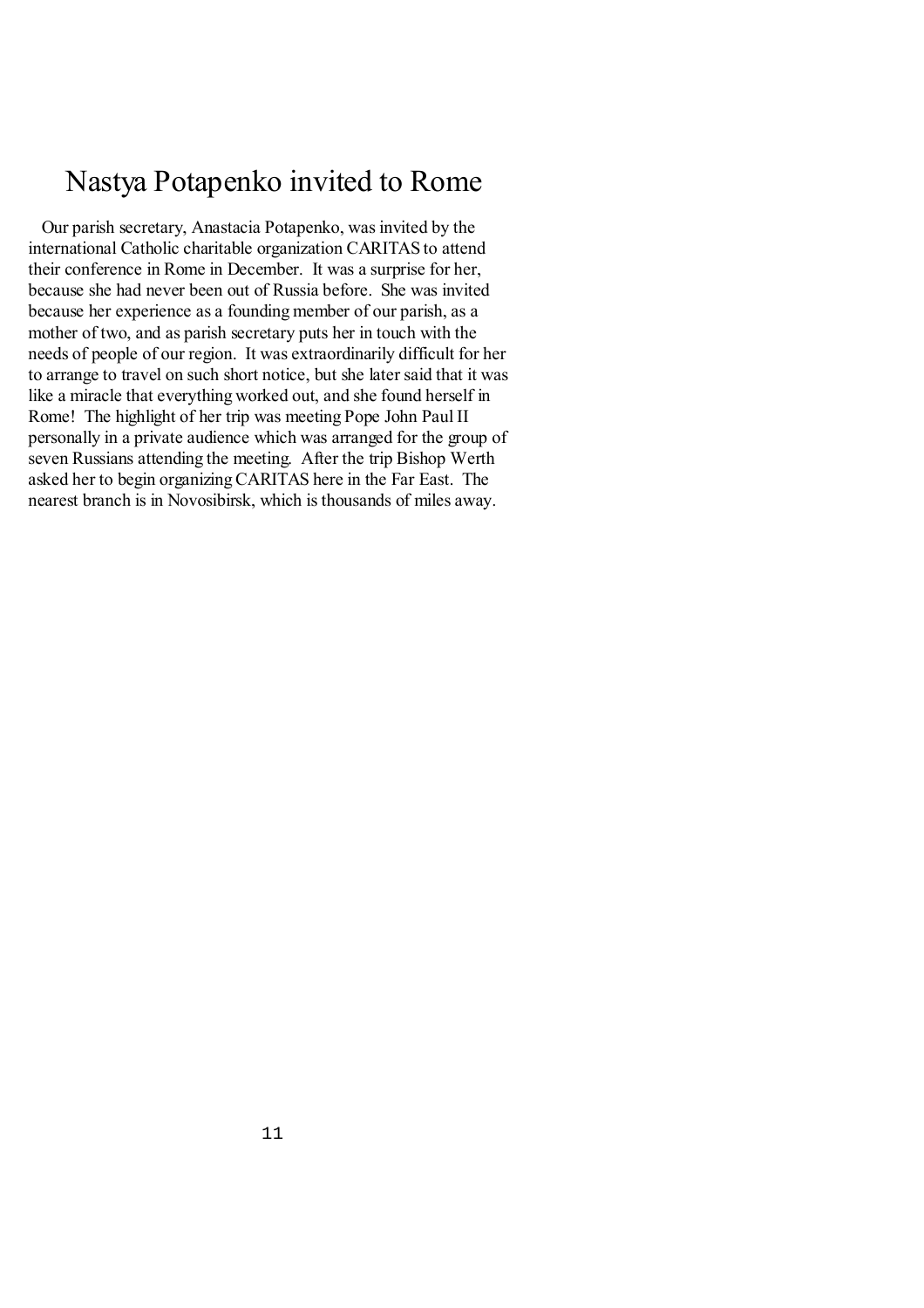## **The Legion of Mary**

## Fr Daniel L. Maurer

If any reader of this newsletter has any fear that the task of winning Russia back for God is too great, fear no more. If ever you had any doubt of the ability of God to produce good in spite of sin and sorrow, doubt no more. A powerful force has been unleashed upon the land, a force that will not be denied. It will triumph as surely as Jesus Christ triumphed over death and won for His followers salvation from sin. This force is the grace of God, working in humble, simple people, organized under the banner of Mary. It is named for her, and seeks to serve Christ in others as Mary served Him. It is the Legion of Mary.

Founded in 1921 by Frank Duff, and now spread around the world, the Legion of Mary is a very disciplined and active force, as its name implies. It goes by the book, that is, *The Official Handbook of the Legion of Mary*, and each local chapter, called a praesidium, bases its spirit and its work on the wisdom of its system which has been perfected by long years and wide experience. According to the handbook, "The object of the Legion of Mary is the glory of God through the sanctification of its members by prayer and the active cooperation, under ecclesiastical guidance, in Mary's and the Church's work of crushing the head of the serpent and advancing the reign of Christ" (pg. 3).

After three weeks of investigation and discussion of the Legion system, the Vladivostok praesidium held its first meeting on January 2, 1993 with eight young men, and myself asspiritual director. Since then it has elected its officers, chosen the name of the Immaculate Heart of Mary in recognition of Russia's special relationship to the promises of our Lady of Fatima, and begun its apostolic work under the direction of the pastor of our parish, Fr Myron Effing. All that remains to be done to make us an official praesidium is to submit the form of affiliation to international headquarters in Dublin, Ireland, have it approved, and after a period of probation, to have the members make their official promise to the Holy Spirit which constitutes them as true members.

During the first few weekly meetings the legionaries chose their praesidium officers. All are parish members. The acting president is Yuri A. Beloserov who was received into the Catholic Church in January. German A. Ceevouhoff, baptized a Catholic on November 1, 1992, is acting secretary, and Victor A. Anisimov, also received into the Church in January of this year, is acting treasurer.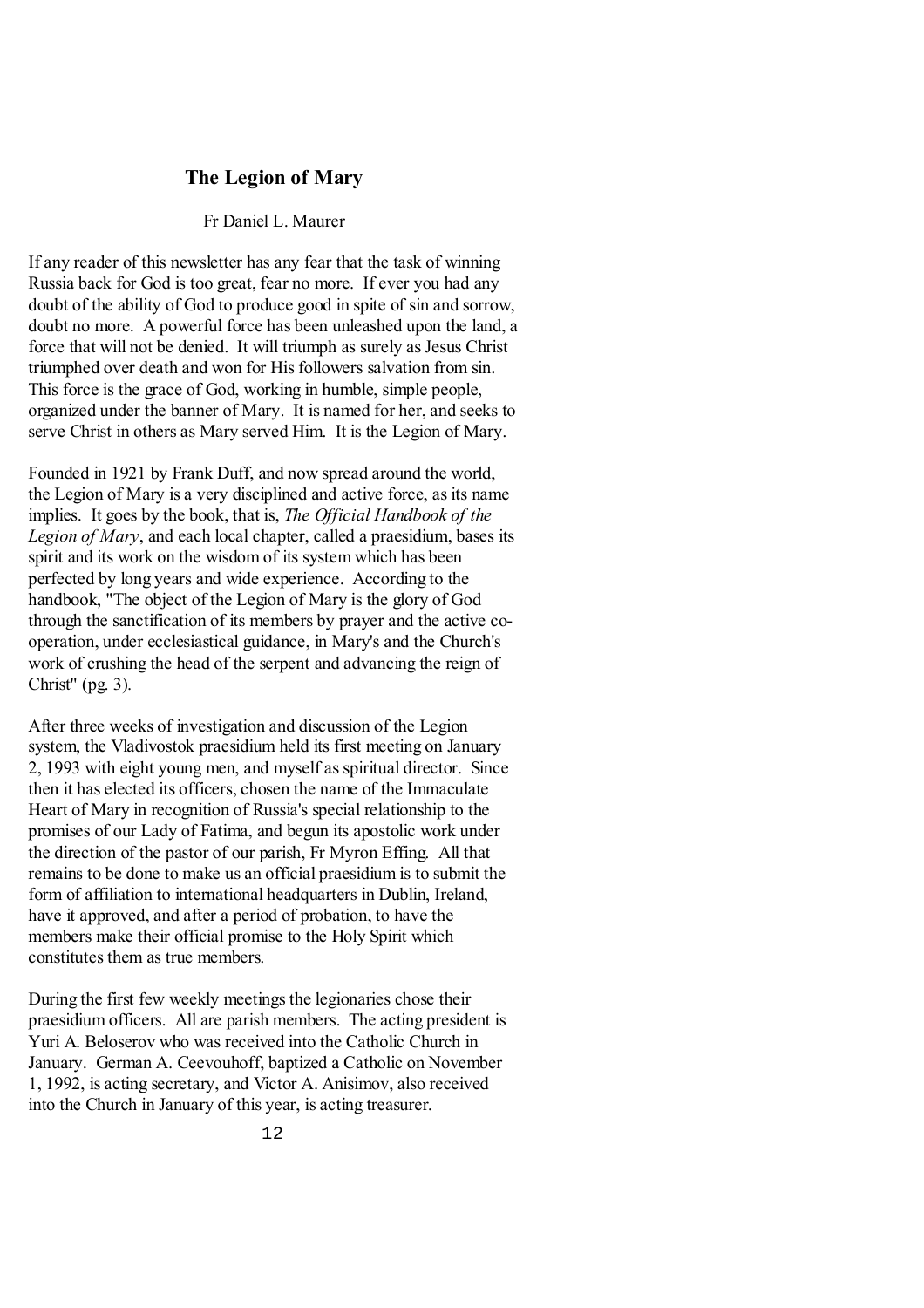The idea of beginning the Legion of Mary in Vladivostok came from Fr Myron who haslong known of its excellent work. Before beginning our Russian mission, Fr Myron was in touch with Legion leaders in the United States to talk about the possibility of starting a local praesidium here. Then we learned that Fr Robert Bradshaw in the central Siberian city of Kraznoyarsk is a leading figure in the Legion of Mary. Before moving to Russia last year, he had visited Russia on Legion business every year since 1968. He has started two praesidia in Kraznoyarsk, and was able to provide us with invaluable advice and assistance to establish our own local praesidium.

Each member of the Legion of Mary promises to do weekly "the performance of a substantial active Legionary work, in the spirit of faith, and in union with Mary..." The kind of work isto be decided by the pastor of the local parish. Fr Myron has asked our new legionaries to work in the evangelization of non-Christians. This fits very well with traditional Legion work, as stated in the handbook, "The faith must be brought to the notice of every person outside the Church. Timidity and human respect and difficulties of one kind and another must all be swallowed up in the supreme desire to share that gift of Faith with those who have it not. The Gospel must be brought to every creature, (pg. 247)." To that end, our young legionaries go door-to-door with Catholic literature, visit the sick in hospitals and shut-ins in homes, teach catechism to adolescents, and help the priests in their liturgical and educational services to those who come to Mass and instruction classes on Sunday. They have become a powerful force in bringing the message of the Gospel, in word and deed, to those who might otherwise never have heard it or paid much attention to it.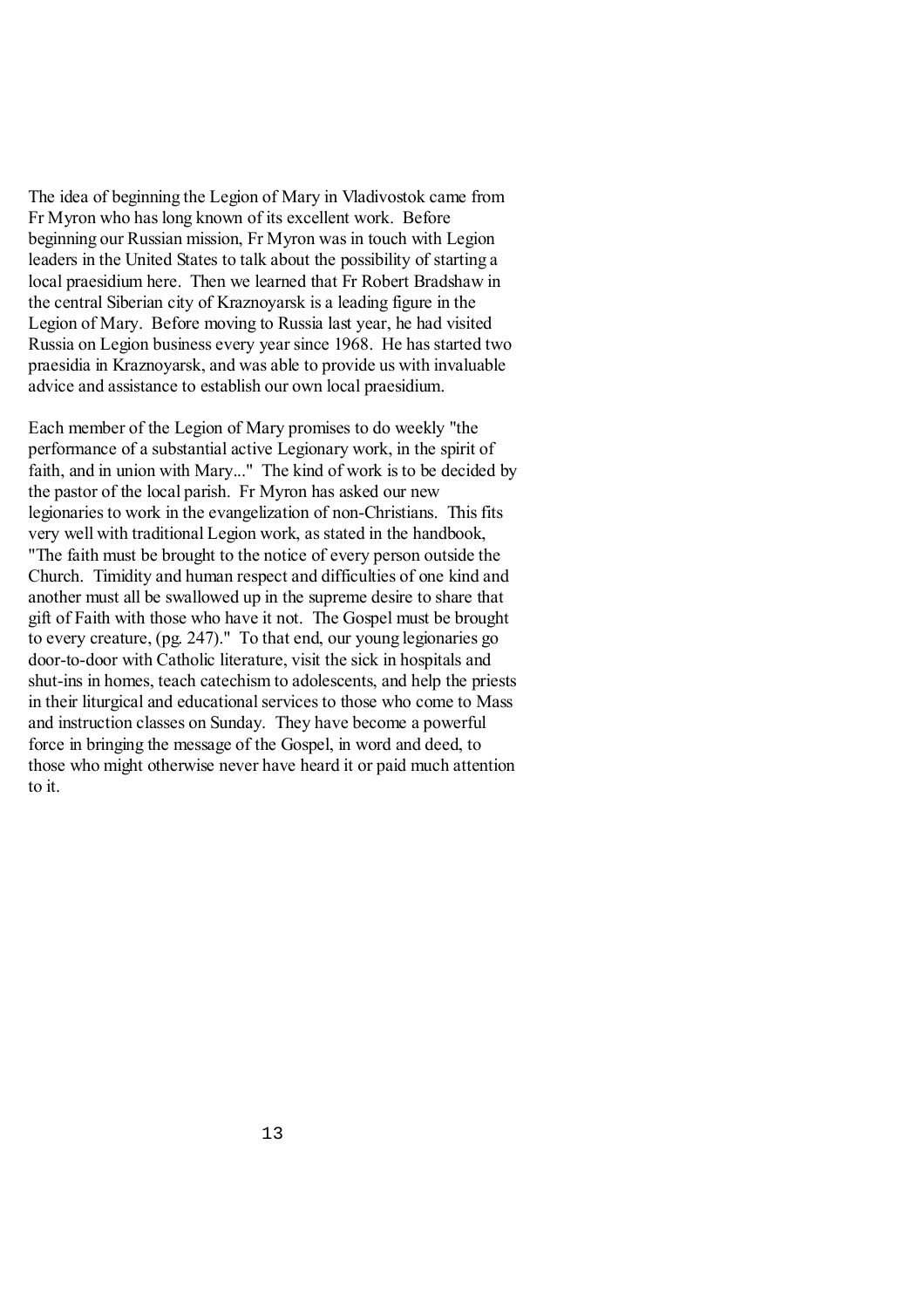*Nastya Potapenko (second from right) with the Holy Father in the audience at the Vatican, December 1992.* 

*Legion of Mary workers trying out their door-to-door manner on our housekeeper, Zina-Ida Gregorievna: (from left) Igor John Temashenko and Victor Anisimov.* 

*Baptism of Ludmilla Bacilievna at home in the village of Orechova. Her husband and son, Valerie and Alexei Kurdumov, were baptised previously in Vladivostok.*

*Fr Effing and hisscientific translator, Lydia Kovbas, giving a talk at the Arcenev Museum on the question of whether the universe isfinite or infinite in time and space. About 60 geologists and interested people attended the talk.*

*Dennis Bondarev, our TV director and anchorperson, with the technical crewwho broadcast our weekly TV program.*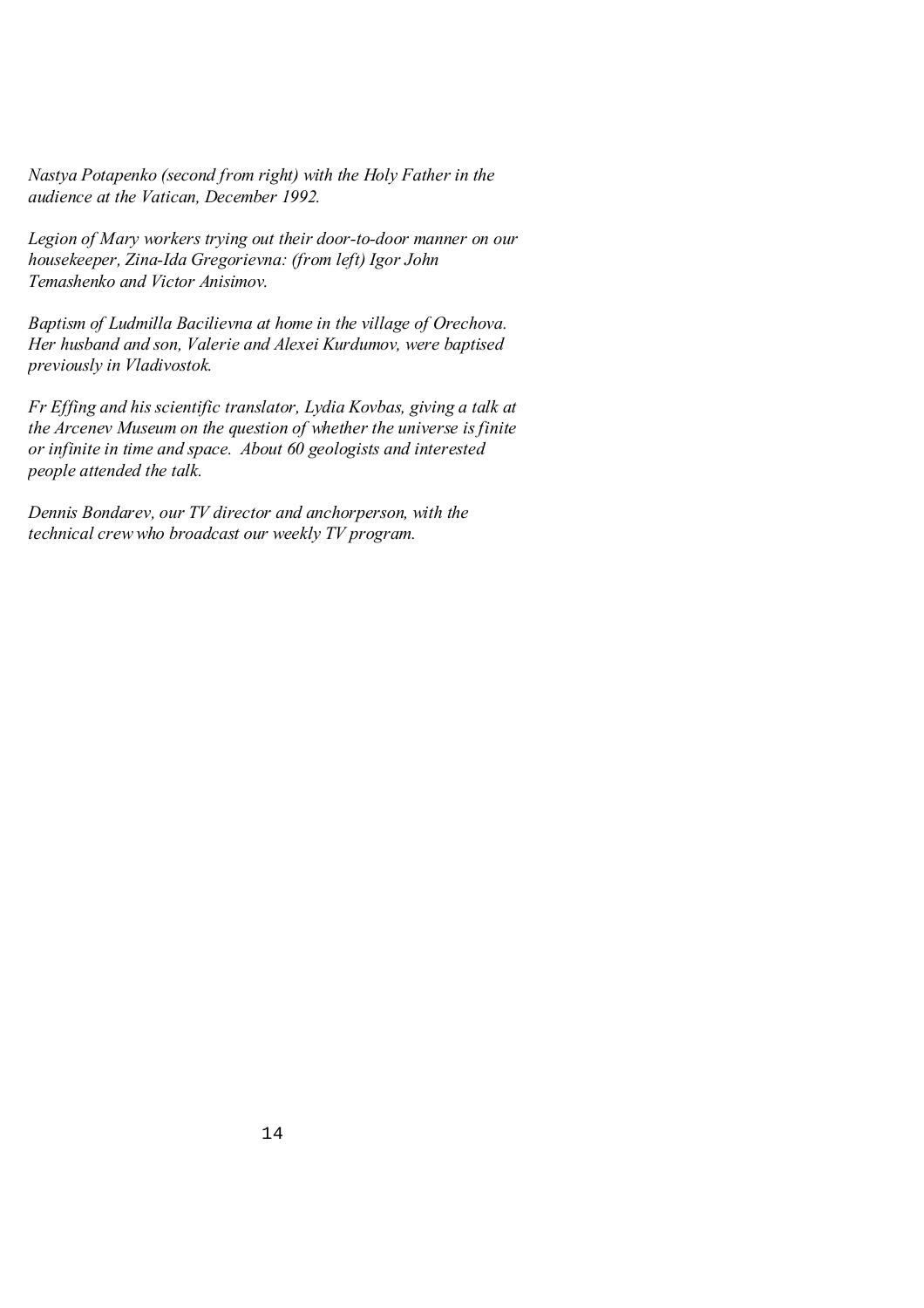## **The News**

 On the Feast of the Holy Trinity, I suddenly realized that a whole year had passed since I was looking for a poster of the famous icon called "The Trinity" by Rublov to use on last year's Feast of the Holy Trinity. A great deal has happened, and more is yet to come.

 Father Dan completed the first parish hymnal in Russian, and is finishing the organ accompaniment, thanks to help from Father Tom Lamping in Chicago who arranged for usto receive a computer music program. We are hoping to enlarge and publish this hymnal for all of Russia.

 Our first text publications also came off the press: several booklets on alcholism (a major problem in Russia), a brochure for the Legion of Mary to use in door-to-door work, a regular by-weekly parish newsletter (which is especially needed for those members of the parish who live far from Vladivostok), first video dubbing productions for use by other religious organizations, and now we have permission to translate and publish some full-size books and catechism materials for children. All this publishing is very important, because while Russia was behind the iron curtain, practically no Catholic materials were translated and published. There is now a tremendous need for Catholic materials in the Russian language, especially catechisms, children's teaching materials, materials aimed at the former "disinformation" about the Church, and for general reading material for adults to grow in the faith. We are looking for help with publications.

 Unfortunately, dear benefactors, you have been neglected again, because we haven't had a chance to publish this newsletter since September!

 Baptismal and Confirmation classes continue, and there are now already about 180 Catholics in our parish. We have had our first wedding, and our first funeral. Our parishioner, Julia Adamovna Riabovna died on May 28 after having been anointed by Fr Myron and after having received communion several times from Fr Dan. Her daughters, granddaughters, and great-granddaughter are Catholics, too. She remembered when our Catholic church wasstill open here in Vladivostok, and she was most anxious to help the parish receive back its church building.

 As of the date of this writing, we still have not received our building, even though there were news releases that we had. We have reached an agreement with the Krai Culture Department about the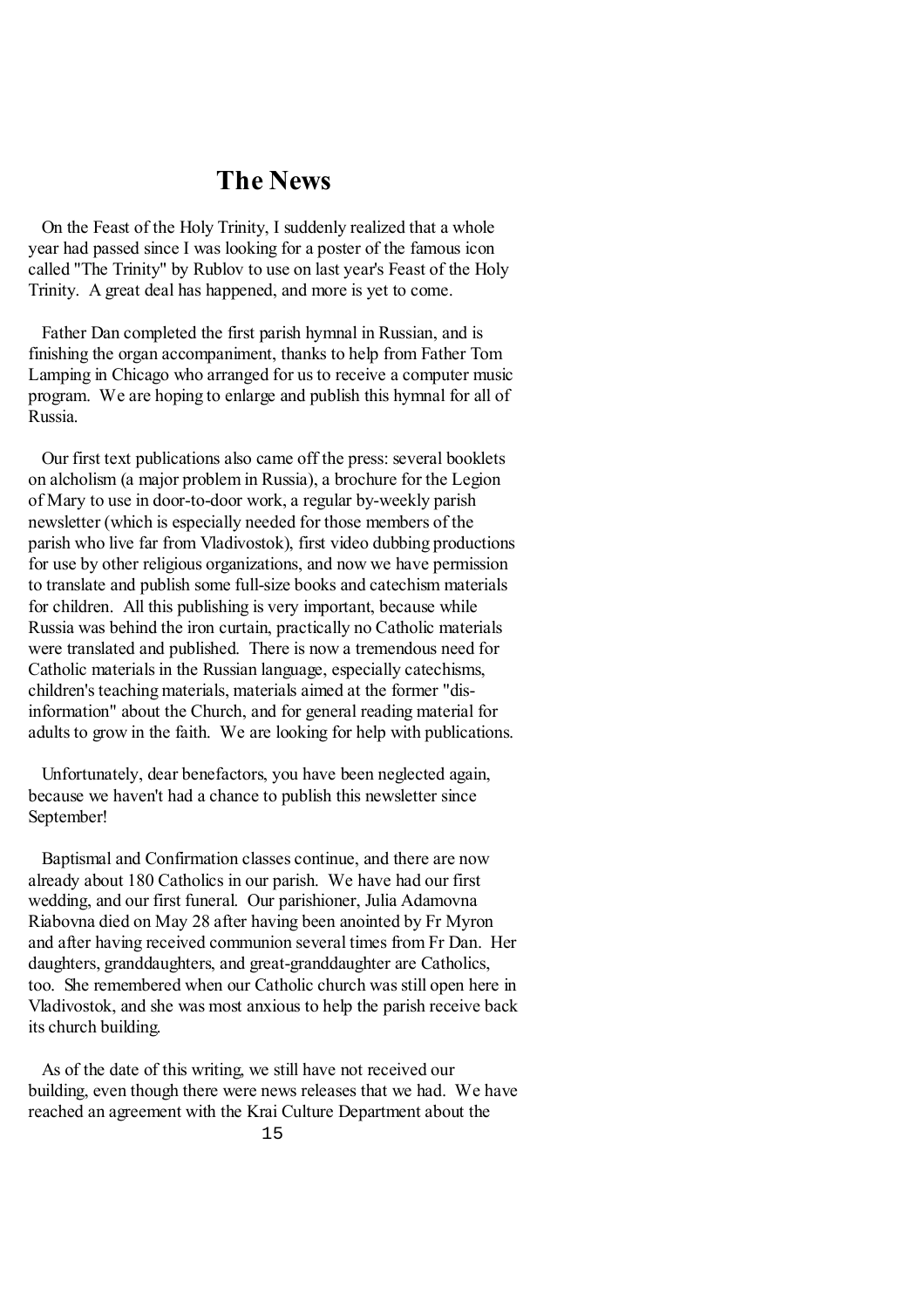return of the building, but the agreement has not yet been approved by the authorities. Meanwhile, we are looking for funds to repair the building as soon as we receive it. God willing, by the time of the next newsletter we hope to have our church, and some funds to begin the repair.

 On June 3 we were the victims of a hit and run accident with our green van. No one was hurt, but there was major damage to the van, and right now we are walking again. Thankfully, Fr Effing had finished a tour of our members who live in villages, but we are in need of our van for moving to a bigger apartment. We have totally outgrown our small, two-room apartment which we have used for living, offices, and chapelsince we have arrived.

 Our Mail Information Service continuesto be very popular, and currently more than 1000 people are taking our Catholic Faith by Mail course. We continue to desparately need literature, Bibles, medals, rosaries, icons, and other materials for people who ask for them by mail. Many prisoners are interested in our course, and we are receiving many inquiries from people with Arabic surnames from various parts of the former Soviet Union.

 God bless you, our benefactors. We continue to pray daily for you and your needs. Remember to pray for us, too, please.